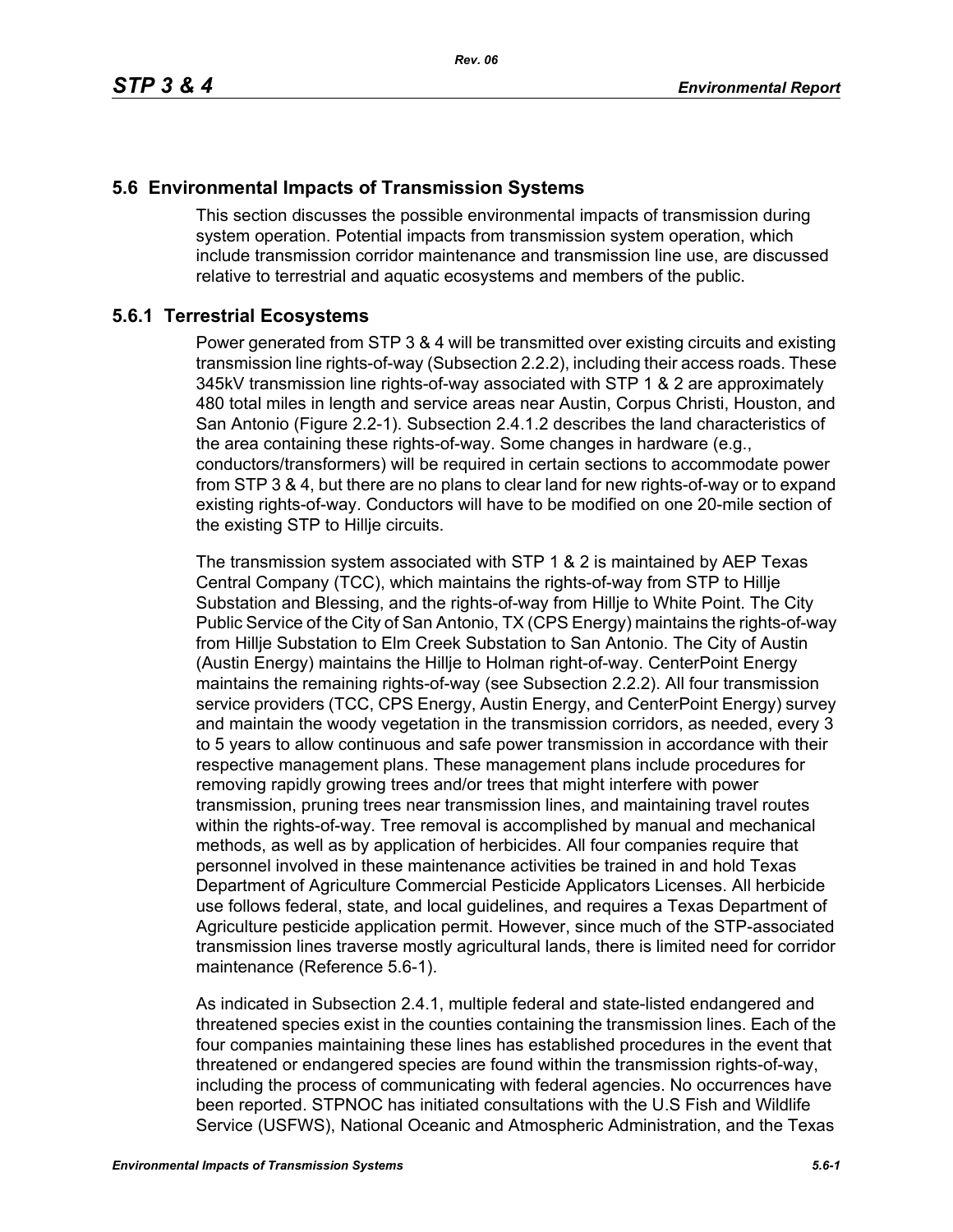Parks and Wildlife Department concerning endangered and threatened species relative to plant construction impacts (References 5.6-2, 5.6-3, 5.6-4). AEP has procedures in place to document transmission line mortalities of large birds, should they occur, and to deal with bird nests found in hazardous locations along the corridors.

No areas designated by the USFWS as "critical habitat" for threatened or endangered species occur on or immediately adjacent to existing transmission rights-of-way associated with STP 1 & 2. None of the transmission lines cross state or federal parks, wildlife refuges, or preserves or wildlife management areas.

Other "important" species are likely to use these transmission rights-of-way, including game species like deer, rabbits, squirrels, dove, and possibly quail. However, the infrequent vegetation management activities employed to maintain the rights-of-way are unlikely to disturb these animals for periods much longer than the duration of the activity and these activities, primarily tree removal, could benefit those species by providing more open habitats.

The effects of transmission line maintenance and vegetation management on terrestrial biota were evaluated in the Generic Environmental Impact Statement (GEIS) for License Renewal of Nuclear Plants (Reference 5.6-5), which included analysis of STP 1 & 2. It was determined that these activities did not lower habitat diversity or cause significant changes in surrounding habitats. Impacts on wildlife because of these activities were found to be of SMALL significance at operating nuclear power plants. Based on AEP, Austin Energy, CenterPoint Energy, and CPS Energy procedures, the NRC analysis of the impacts of existing right-of-way management, and the fact that no additional right-of-way maintenance activities would be needed, STPNOC concludes that the effects of transmission line maintenance on terrestrial biota in existing transmission line right-of-way would be SMALL.

The effects of transmission line maintenance and vegetation management on floodplains and wetlands were also evaluated in the GEIS (Reference 5.6-5). The impacts were found to be of small significance at operating nuclear power plants. Based on the NRC analysis and the lack of additional right-of-way maintenance activities, STPNOC concludes that the effects of continued transmission right-of-way maintenance on terrestrial biota in floodplains and wetlands will be SMALL.

Avian mortality resulting from collisions with transmission lines was evaluated in the GEIS (Reference 5.6-5). The impacts were found to be of SMALL significance at operating nuclear power plants. Given that no new rights-of-way or additional right-ofway maintenance activities are associated with STP 3 & 4, impacts due to avian collisions will be SMALL.

No significant impacts from electromagnetic fields associated with transmission lines were identified in the GEIS for terrestrial biota (Reference 5.6-5), so these impacts would be of SMALL significance. The GEIS for license renewal (Reference 5.6-5) stated, "Several studies have quantified the amount of ozone generated and concluded that the amount produced by even the largest lines in operation (765 kV) is insignificant. Ozone concentrations generated by transmission lines are therefore too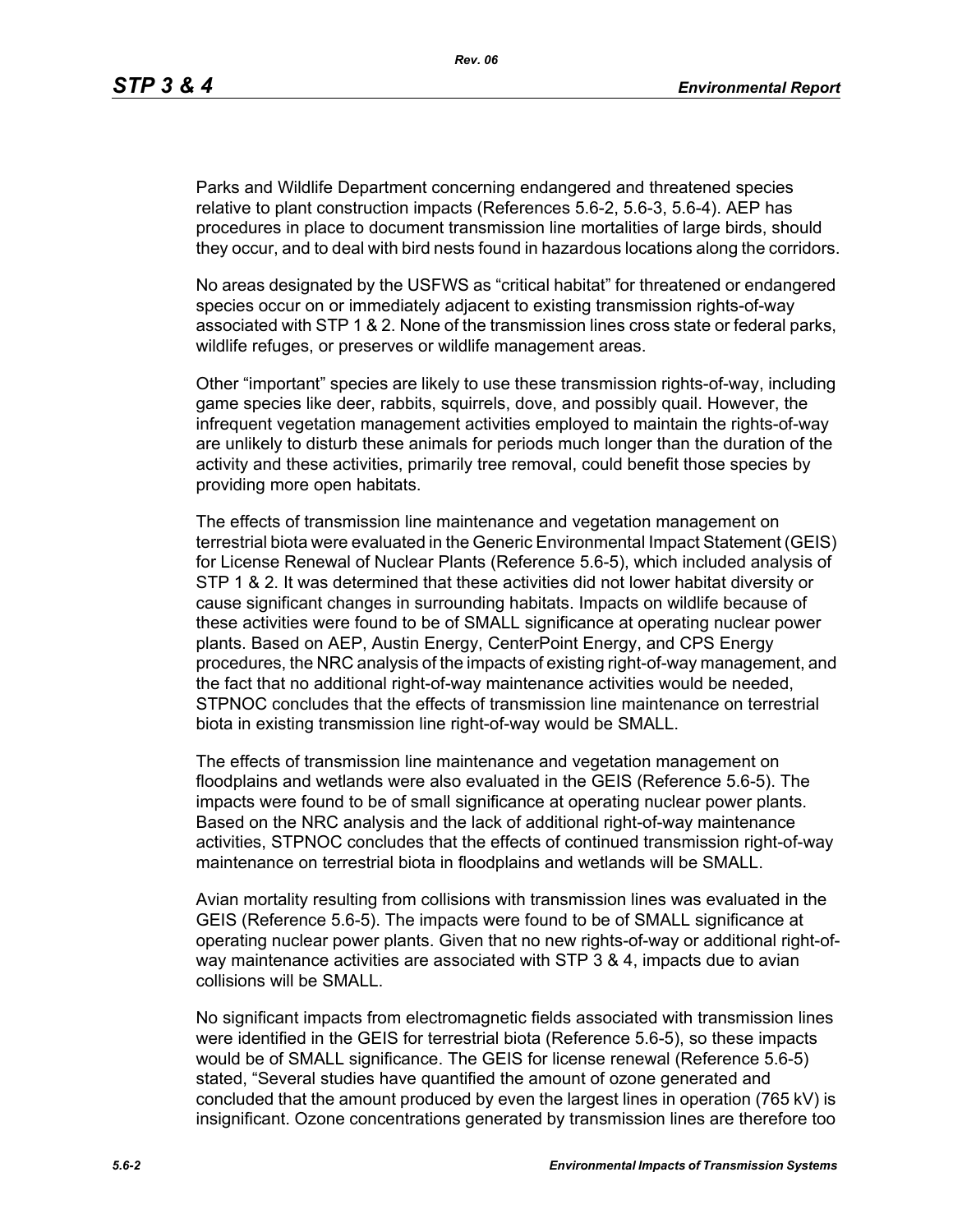low to cause any significant effects." Since these lines are 345kV, there are also no adverse impacts from ozone formation.

Based on the established procedures of AEP, Austin Energy, CenterPoint Energy, and CPS Energy, the analysis the NRC completed for the GEIS (Reference 5.6-5), and the lack of additional corridor maintenance activities, potential impacts associated with routine corridor maintenance activities on terrestrial resources would be SMALL.

#### **5.6.2 Aquatic Ecosystems**

Operation and maintenance of power transmission facilities that encompass switchyards, conductors, transmission towers, and substations have the potential to affect important aquatic habitats and species. Impacts of building, operating, and maintaining the existing STP transmission facilities were assessed in the Final Environmental Statements for construction (Reference 5.6-6) and operation (Reference 5.6-1) for STP 1 & 2. With regard to operating and maintaining STP 1 & 2 transmission facilities, the NRC observed (Reference 5.6-1) that limited right-of-way maintenance would be required because the lines traverse mostly agricultural land.

Subsection 2.2.2 describes the nine 345kV transmission circuits that connect STP 1 & 2 to the regional electric grid. These nine circuits leave the site by way of three rightsof-way:

- *(1)* An eastern right-of-way with two circuits that move east to Velasco (Brazoria County).
- *(2)* A middle right-of-way with six circuits that move northwest to Hillje.
- *(3)* A western right-of-way with a single circuit that moves southwest to Blessing (Matagorda County).

At Hillje, the middle right-of-way splits into four rights-of-way that extend northeast, northwest, west, and southwest. Four transmission service providers are involved in operating and maintaining the transmission lines that connect STP to the regional electric grid and in managing vegetation within these transmission corridors: CenterPoint Energy, AEP, Austin Energy, and CPS Energy. Subsections 2.2.2 and 5.6.1 explain which entity is responsible for managing which transmission circuit and right-of-way; Subsection 5.6.1 also describes these transmission service providers' current vegetation management practices.

Impacts to aquatic ecosystems associated with operation and maintenance of existing transmission lines are almost always small, limited to some minor erosion and sedimentation associated with maintaining transmission system equipment and access roads (Reference 5.6-5). The use of chemicals, chiefly herbicides, in right-ofway vegetation management is also analyzed, but use of these chemicals is mitigated by the use of EPA-registered formulations that are approved for use in utility rights-ofway (Reference 5.6-5). All four of the transmission service providers require chemical applicators to be trained in the safe use of herbicides and require supervisory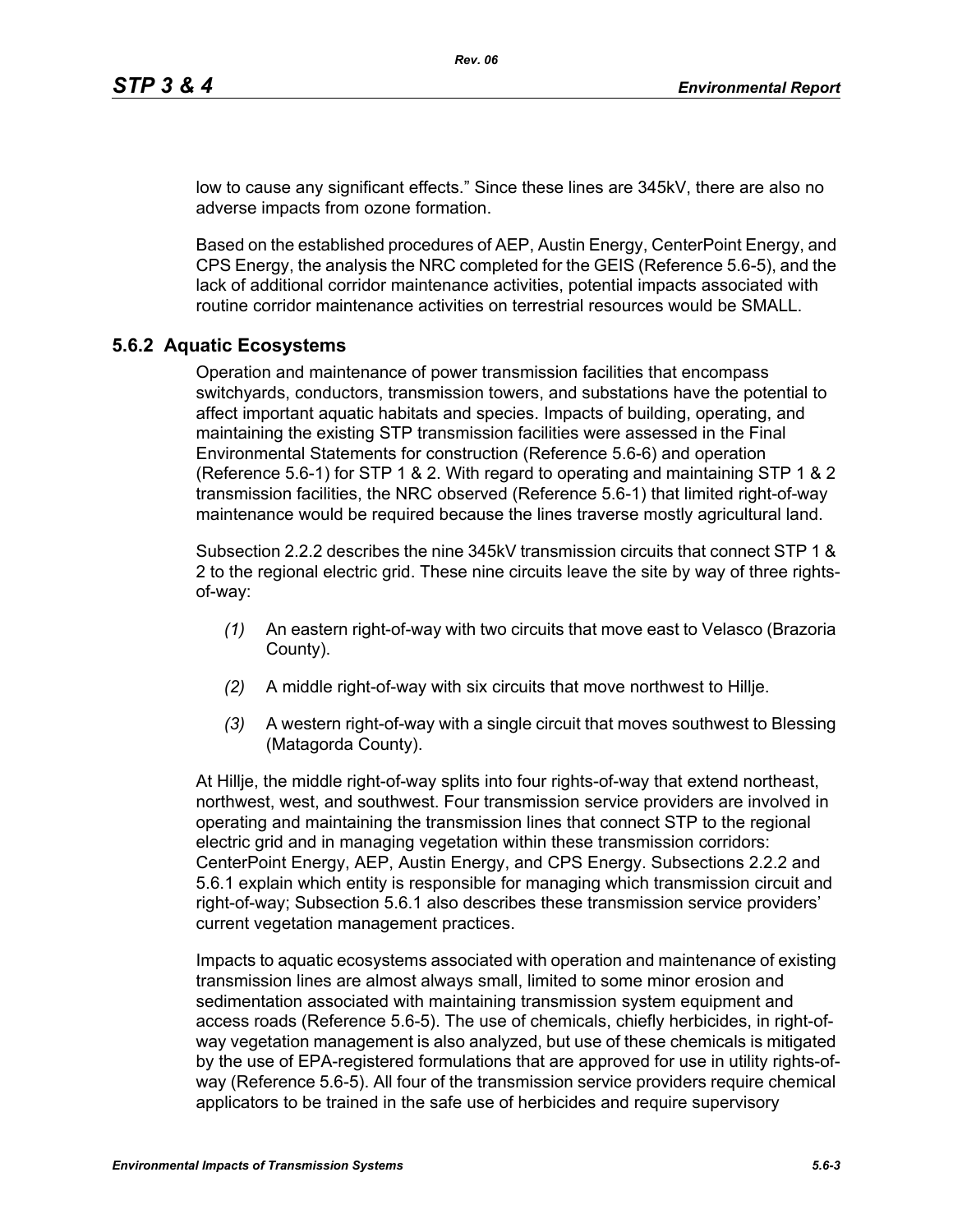personnel to hold Texas Department of Agriculture Commercial Pesticide Applicators Licenses.

# **5.6.2.1 Important Habitats**

As discussed in ER Section 2.4, the existing transmission lines cross typical habitats associated with the coastal prairie region of east Texas: agricultural fields, forests, and pasture/rangeland. However, the westernmost lines reach into the Texas "Hill Country," with different habitats such as Edwards Aquifer springs and karst areas. No areas designated by the USFWS as "critical habitat" for endangered or threatened species are crossed by these rights-of-way, nor do they cross any state or federal parks, wildlife refuges or preserves, or wildlife management areas. While the existing transmission lines do not cross any state or national park, wildlife refuge, or conservation area, they do cross perennial and intermittent streams and associated floodplains or wetlands.

The GEIS for License Renewal of Nuclear Plants (Reference 5.6-5), which included analysis of STP 1 & 2, observes that impacts of transmission system operation and maintenance on surface water quality and aquatic communities is of small significance when utilities employ "proper management practices" with respect to vegetation management, soil erosion, and application of herbicides. The transmission lines associated with the STP facility cross land that is mostly flat and largely agricultural (cropland, pastureland, rangeland). As a consequence, vegetation management (mechanical and chemical control of fast-growing trees and shrubs that can affect system reliability, create fire hazards, and hinder maintenance) is not a major concern, and herbicide use is minimal. The flat terrain in the coastal prairie region of Texas also reduces the potential for soil erosion and sedimentation in down-gradient wetlands and streams.

Impacts of transmission lines on important aquatic habitats during operations would therefore be SMALL and would not warrant mitigation.

## **5.6.2.2 Important Species**

As discussed in Section 2.4, six state and federally listed fish species are known to occur in the counties crossed by STP-associated transmission lines:

- Sharpnose Shiner (*Notropis oxyrhynchus*; candidate for federal listing)
- Blue Sucker (*Cycleptus elongatus*; state-listed)
- Widemouth Blindcat (*Satan eurystomus*; state-listed)
- Toothless Blindcat (*Trogloglanis pattersoni*; state-listed)
- Opossum Pipefish (*Microphis brachyurus lineatus*; state-listed)
- Fountain Darter (*Etheostoma fonticola*; federally listed)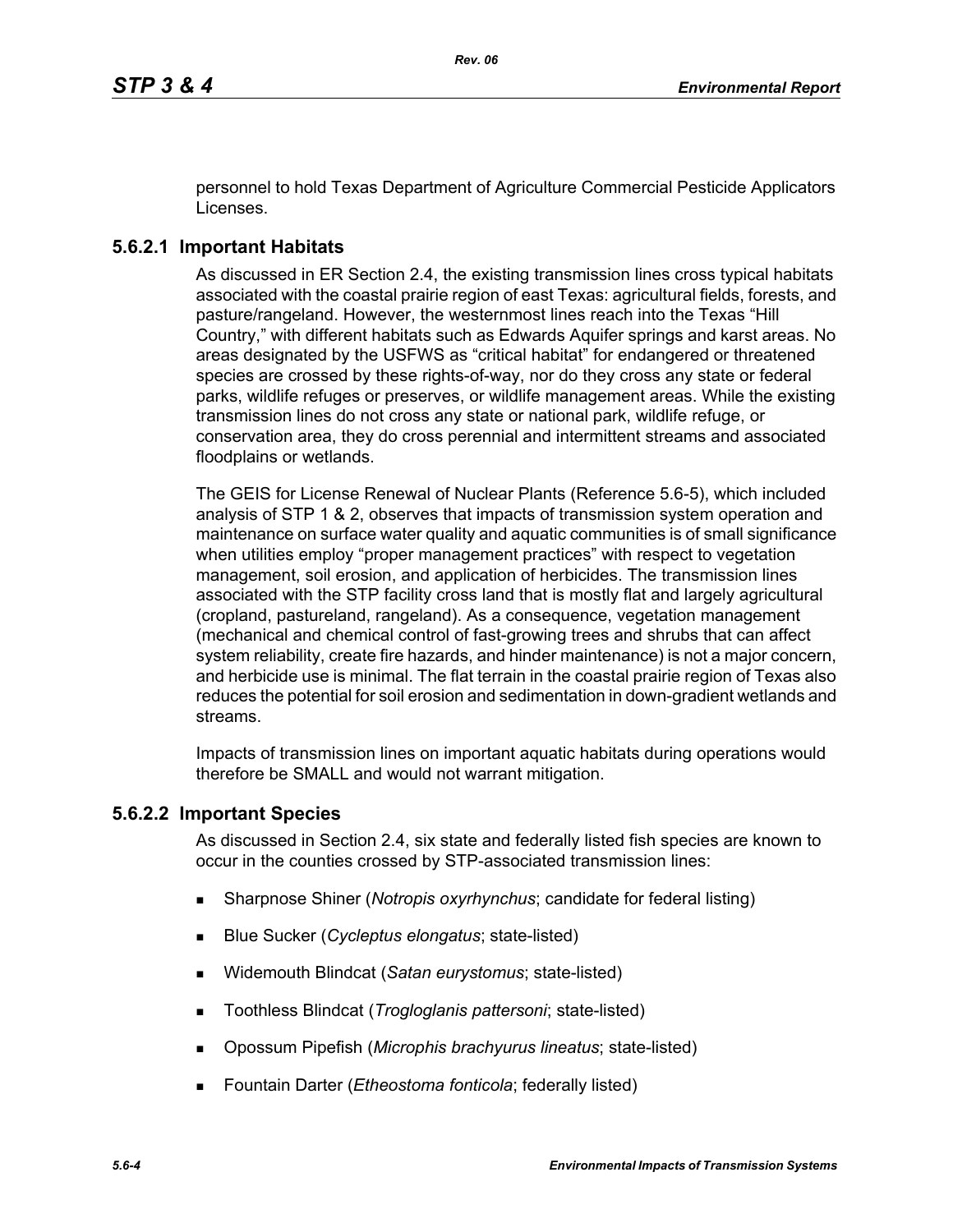The Toothless Blindcat are found in deep caves (1350 to 2000 feet below land surface) within the San Antonio segment of the Edwards Aquifer (Reference 5.6-7); activities associated with transmission system operation and maintenance are unlikely to affect them. The Fountain Darter is found only in portions of the San Marcos and Comal Rivers in Hays and Comal Counties (Reference 5.6-8). Neither river is crossed by an STP transmission line. The other two freshwater fish species—the Sharpnose Shiner and Blue Sucker—are more widely distributed and are both found in rivers (Colorado and Brazos) crossed by STP transmission lines (References 5.6-9, 5.6-10, and 5.6-11). It is unclear, however, if these species are found in the particular reaches of the rivers crossed by the transmission lines. The Opossum Pipefish, an estuarinemarine species, spawns in low salinity estuarine waters along the coast of Texas, and could be present in the lower reaches of rivers flowing into San Antonio, Copano-Aransas, and Corpus Christi Bays (References 5.6-12 and 5.6-13). These rivers are crossed by the Hillje-to-White Point transmission line.

Transmission maintenance and vegetation management practices of the four transmission service providers have been designed to minimize impacts to water quality of down-gradient streams, ponds, and impoundments and thus to aquatic populations, including sensitive aquatic populations, that inhabit these streams, ponds, and impoundments. As indicated in Subsection 2.4.1 and in the preceding paragraph, six state and federally listed fish species occur in the counties crossed by the STP transmission lines. STPNOC has initiated consultations with appropriate state and federal agencies relative to plant construction impacts on threatened and endangered species (see Subsection 5.6.1).

As discussed throughout this section, the four entities involved in transmission system operation and maintenance have adopted vegetation management and system maintenance practices that limit impacts to surface waters and aquatic communities. Also, land use and terrain in the region have the effect of reducing the amount of mechanical and chemical vegetation management that is required, thus limiting potential impacts to down-gradient wetlands and streams. For these reasons, impacts to aquatic communities from operation and maintenance of STP 3 & 4 transmission lines would be SMALL and would not warrant mitigation measures beyond those already identified in this section and addressed by the procedures of the four transmission providers.

#### **5.6.3 Impacts to Members of the Public**

As described in Subsection 2.2.2.2, the existing transmission system for STP 1 & 2 would be used for STP 3 & 4. The AEP Interconnection Study (Reference 5.6-14) calls for approximately 20 miles of conductor replacement to accommodate the additional current along the STP to Hillje right-of-way. There would be no change in line voltage and no additional rights-of-way would be needed. Some of the towers would be replaced in order to maintain the National Electric Safety Code (NESC) standards in sag clearance. The new towers would have similar footprints and appearances as the present towers and would only require temporary land disturbance to build. Therefore, the impacts to members of the public from STP 3 & 4 would be similar to those occurring with the existing transmission system. The operation and maintenance of the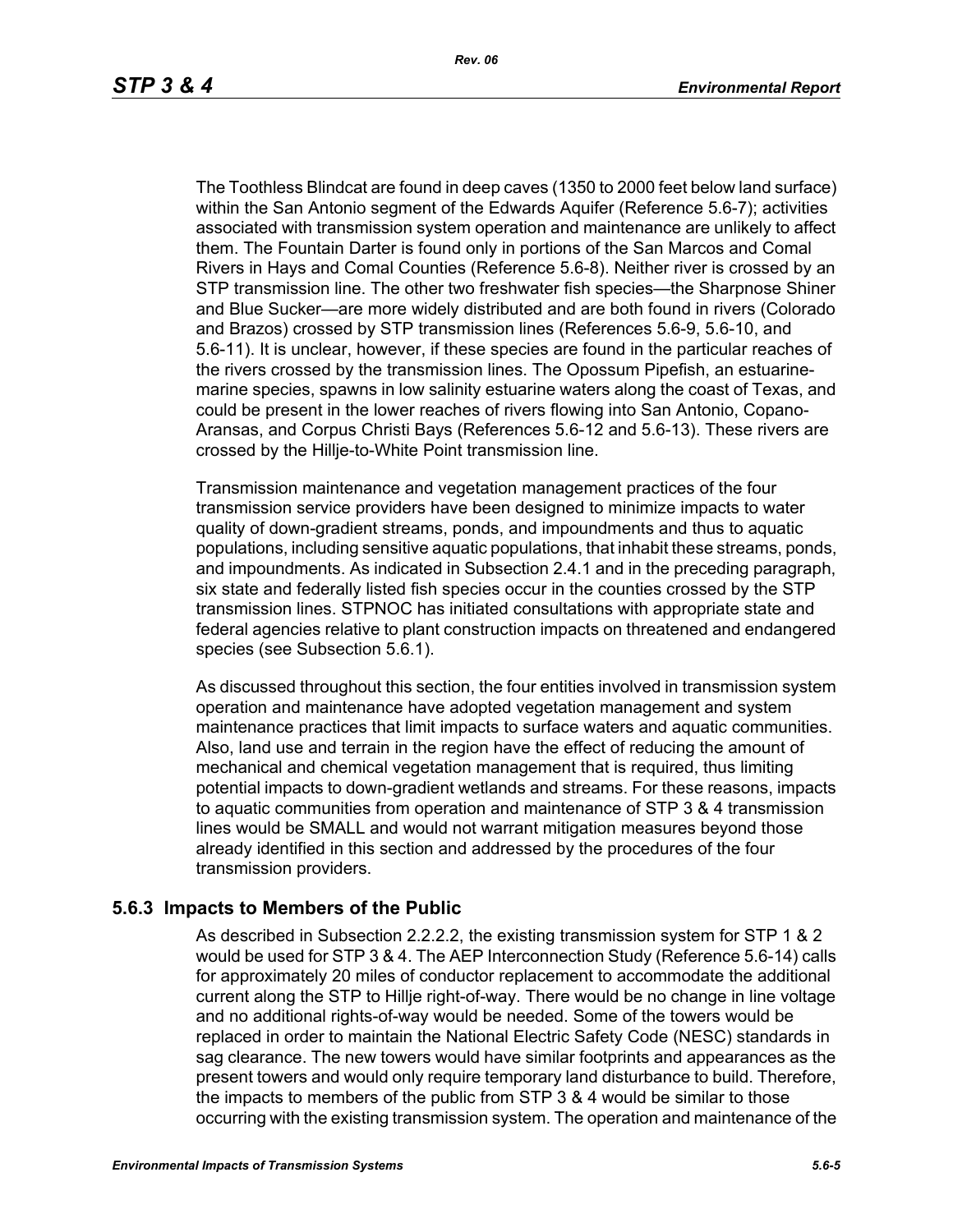upgraded transmission system may result in visual impacts, electric shock hazards, electromagnetic field exposure, noise impacts, and radio and television interference.

#### **5.6.3.1 Visual Impacts**

Transmission lines for STP 1 & 2 were constructed by the transmission service providers with consideration given to environmental and visual values. These considerations would be continued throughout the modifications described in Subsection 2.2.2.2. The visual impacts of the transmission system would not change as a result of the addition of STP 3 & 4 because no new offsite transmission right-ofway is required to support STP 3 & 4. The appearance of the new towers and conductors would be consistent with the present towers and conductors and result in very little visual change. Tower maintenance, tree pruning, and other maintenance operations would continue to be done regularly by the transmission service providers. Consequently, the visual impacts to members of the public from the transmission system would be SMALL.

## **5.6.3.2 Electric Shock**

Objects located near transmission lines can become electrically charged because of their immersion in the lines' electric field. This charge results in a current that flows through the object to the ground. The current is called "induced" because there is no direct connection between the line and the object. The induced current can also flow to the ground through the body of a person who touches the object. An object that is insulated from the ground can actually store an electrical charge, becoming what is called "capacitively charged." A person standing on the ground and touching a vehicle or a fence receives an electrical shock because of the sudden discharge of the capacitive charge through the person's body to the ground. After the initial discharge, a steady-state current can develop, the magnitude of which depends on several factors, including:

- The strength of the electric field which, in turn, depends on the voltage of the transmission line ;
- The height and geometry of the individual transmission wires;
- The size of the object on the ground;
- The extent to which the object is grounded.

The NESC has a provision that describes how to establish minimum vertical clearances to the ground for electric lines having voltages exceeding 98 kV. The clearance must limit the induced current due to electrostatic effects to five milliamperes if the largest anticipated truck, vehicle, or equipment were short-circuited to ground. (Reference 5.6-15, Part 2, Rules 232C1 and 232D3c).

To reduce the potential for vehicle-to-ground short-circuit shock to vehicles parked beneath the lines, the existing transmission lines are currently designed to provide clearances consistent with the NESC 5-milliamp rule. The upgrade of the existing transmission system described in Sections 3.7 and Subsection 2.2.2.2 would likely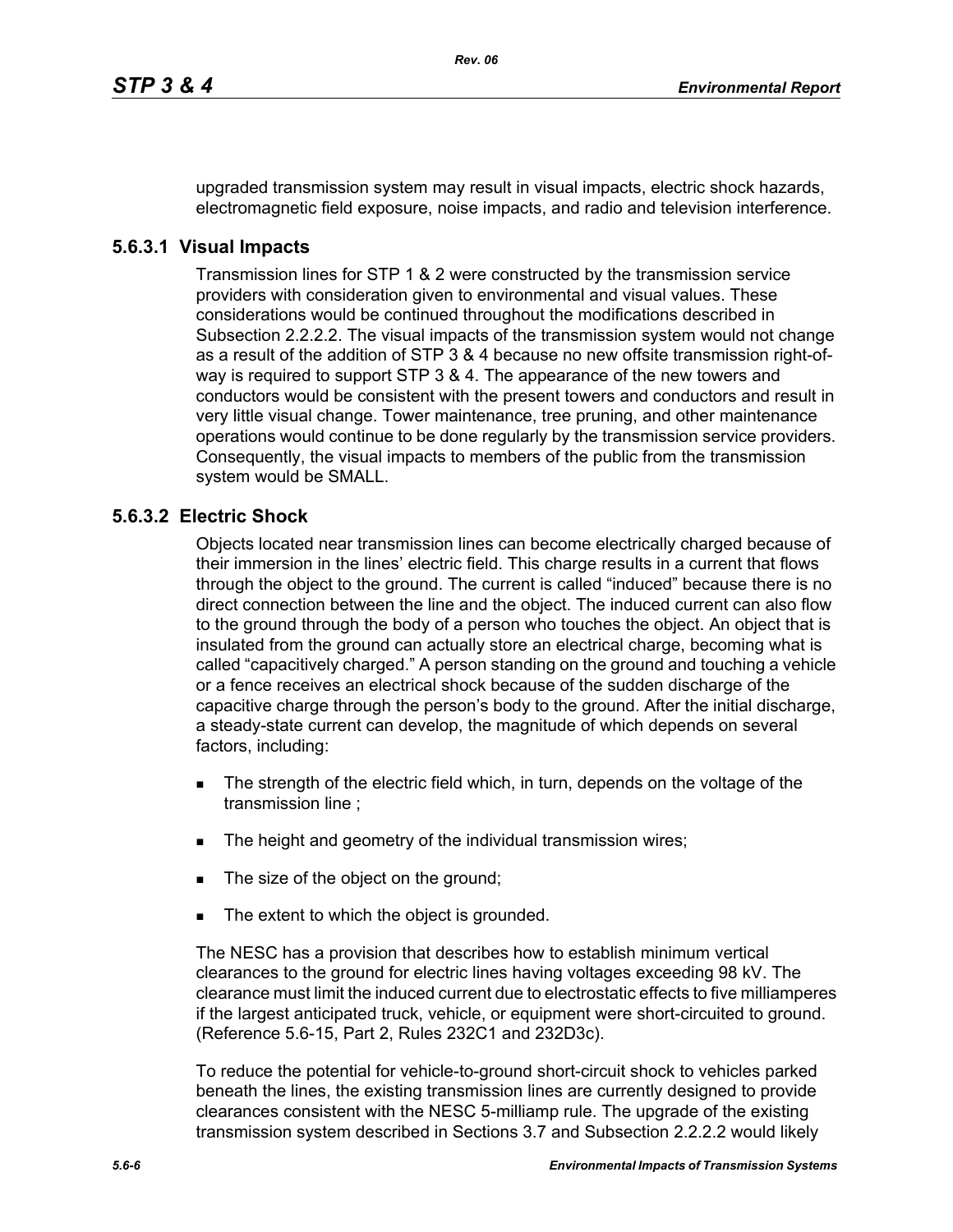change the geometry of the power lines because the new conductors would sag differently and new towers may be taller. All transmission lines would continue to comply with the NESC.

Analysis of this area of impact, detailed in the GEIS for License Renewal of Nuclear Plants (Reference 5.6-5) concludes that "potential electrical shock impacts are of small significance for transmission lines that are operated in adherence with the NESC." Because all STP transmission lines would comply with the NESC, impacts would be SMALL, and no mitigation measures would be needed.

#### **5.6.3.3 Electromagnetic Field Exposure**

In 1992, the U.S. Congress established a research and educational program designed to determine if exposure to extremely low frequency electric and magnetic fields (ELF-EMF) was harmful to humans. This research and information compilation effort was conducted jointly by the National Institute of Environmental Health Sciences (NIEHS), the National Institutes of Health, and the Department of Energy. Their findings state, "The scientific evidence suggesting that ELF-EMF exposures pose any health risk is weak." NIEHS concluded that such exposure could not be ruled as entirely safe, but that the evidence was insufficient to warrant regulatory concern (Reference 5.6-16). STPNOC concurs with this finding and will continue to monitor industry research on this subject.

#### **5.6.3.4 Noise**

High-voltage transmission lines can emit noise when the electric field strength surrounding them is greater than the breakdown threshold of the surrounding air, creating a discharge of energy. This energy loss, known as corona discharge, is affected by ambient weather conditions such as humidity, air density, wind, and precipitation, and by irregularities on the energized surfaces. The transmission lines that provide transmission service to the STP site are designed with hardware and conductors that have features to eliminate corona discharge and be corona-free up to their maximum operating voltage. Nevertheless, during wet weather, the potential for corona loss increases, and could occur if insulators or other hardware have any defects. The GEIS for License Renewal of Nuclear Plants (Reference 5.6-5) explains that corona discharge results in audible noise, radio and television interference, energy losses, and the production of ozone and is generally not a problem with 345kV transmission lines.

Corona-induced noise along the existing transmission lines is very low or inaudible, except possibly directly below the line on a quiet, humid day. Such noise does not pose a risk to humans. The four transmission service providers monitor complaints on transmission line noise, but have not received any reports of nuisance noise from members of the public. Accordingly, STPNOC does not expect there to be complaints on nuisance noise from the upgraded transmission lines and concludes impacts would be SMALL.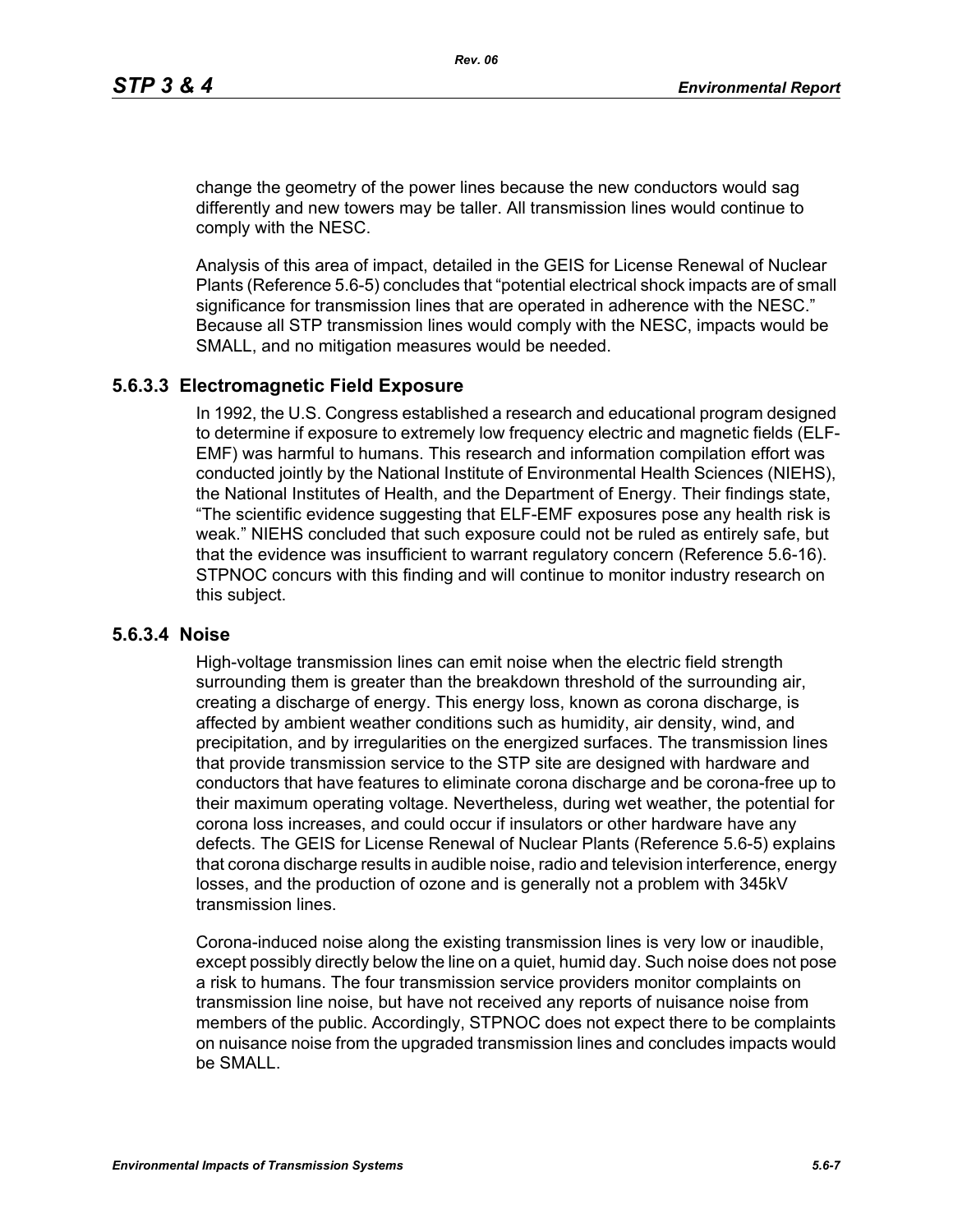# **5.6.3.5 Radio and Television Interference**

Generally, the cause of radio or television interference from transmission lines is from corona discharge from defective insulators or hardware. Should complaints on electromagnetic interference with radio or television reception occur, the transmission service provider would investigate the cause and, if necessary, replace the defective component to correct the problem. As described in Subsection 5.6.3.4, the transmission lines that provide service to the STP site are designed to be corona-free up to their maximum operating voltage. STPNOC expects that radio and television interference from the proposed upgraded transmission lines would be SMALL.

#### **5.6.3.6 References**

- 5.6-1 "Final Environmental Statement Related to the Operation of South Texas Project, Units 1 and 2," NRC 1986, Docket Nos. 50-498 and 50-499. Houston Lighting and Power Company, et al. Office of Nuclear Reactor Regulation.
- 5.6-2 STPNOC 2007. Letter with enclosures to Ms. Moni Devora Belton, U.S. Fish and Wildlife Service, Houston, Texas, received from Ms. Sandra L. Dannhardt, Environmental Supervisor, South Texas Project. RE: Threatened and Endangered Species Consultation, STPEGS Units 3 and 4 Licensing Project, Matagorda County, Texas. STI No. 32111260, January, 23, 2007.
- 5.6-3 STPNOC 2007. Letter with enclosures to Mr. Rusty Stafford, National Oceanic and Atmospheric Administration, Galveston, Texas, received from Ms. Sandra L. Dannhardt, Environmental Supervisor, South Texas Project. RE: Threatened and Endangered Species Consultation, STPEGS Units 3 and 4 Licensing Project, Matagorda County, Texas, STI No. 32111261, January, 23, 2007.
- 5.6-4 STPNOC 2007. Letter with enclosures to Ms. Celeste Brancel, Texas Parks and Wildlife Department, Environmental Review Coordinator, Austin, Texas, received from Ms. Sandra L. Dannhardt, Environmental Supervisor, South Texas Project. RE: Threatened and Endangered Species Consultation, STPEGS 3 & 4 Licensing Project, Matagorda County, Texas., STI No. 32111259, January 23, 2007.
- 5.6-5 "Generic Environmental Impact Statement for License Renewal of Nuclear Plants." NRC 1996. NUREG-1437, Volume 1. Division of Regulatory Applications, Washington, D.C.
- 5.6-6 "Final environmental Statement Related to the Proposed South Texas Project Units 1 & 2," NRC 1975, Office of Nuclear Reactor Regulation, Washington, D.C., March.
- 5.6-7 "Threatened and Endangered Species in the Edwards Aquifer System," Edwards Aquifer Research and Data Center, 2006. Available at http://www.eardc.txstate.edu/endangered.html.